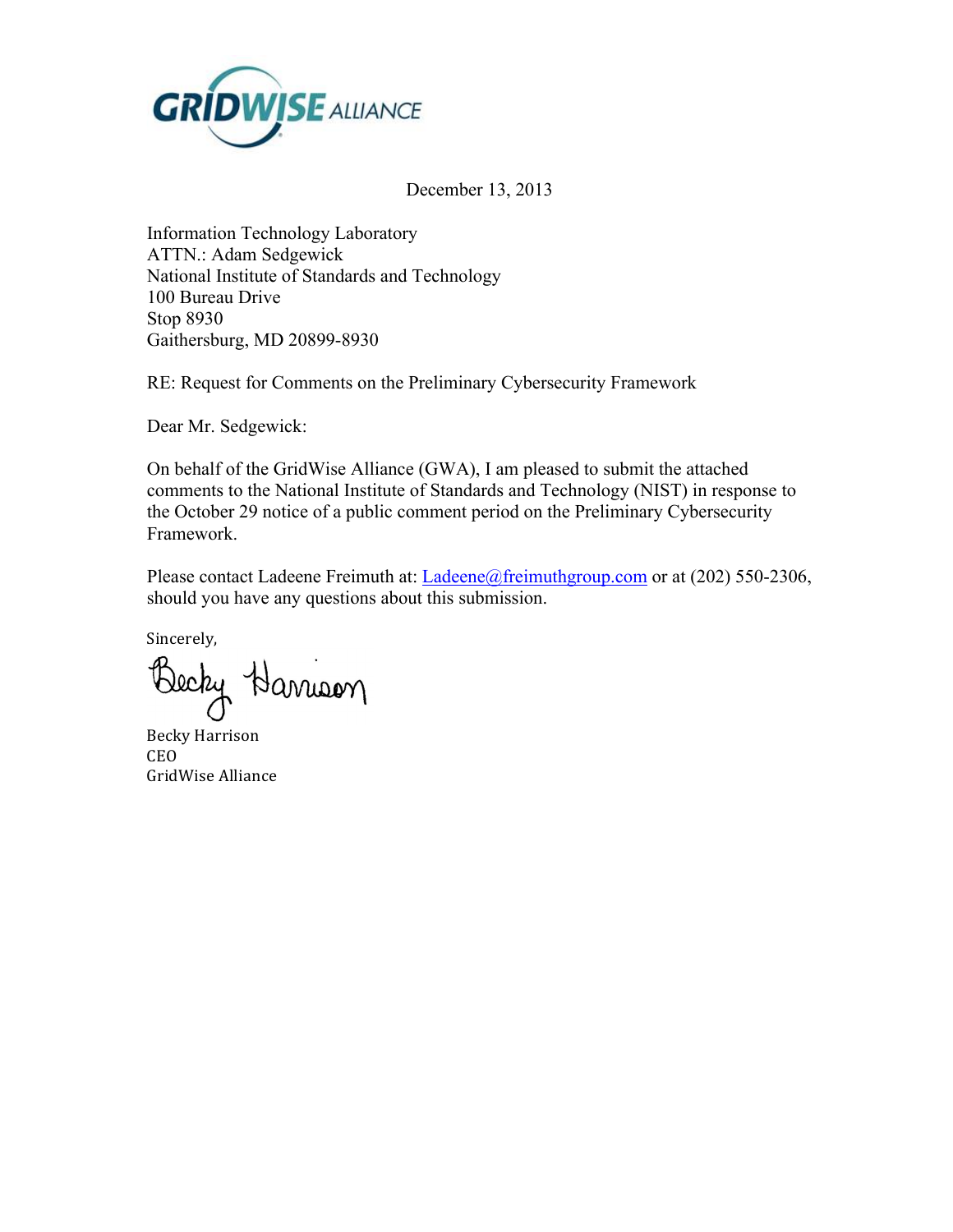

## **GridWise Alliance Comments on Preliminary Cybersecurity Framework**

 collaborative approach going forward. To this end, GWA welcomes the opportunity to The GridWise Alliance (GWA) appreciates the collaborative and open nature of this NIST Framework process thus far, and looks forward to a continued productive and submit comments on the Preliminary Cybersecurity Framework, i.e., a Framework to reduce cyber risks to critical infrastructure.

 this area, rather than starting this process from "scratch." We urge NIST to ensure the GWA continues to urge NIST to build on what already has been developed to date in Preliminary Framework is easily implementable (or "adopted").

 *Following are some overarching comments in response to whether the Preliminary Cybersecurity Framework achieves the objectives raised on page i of this document. We then provide more detailed comments.* 

 **not have inadvertent broader implications.** Having reviewed this Preliminary response to the NIST Cybersecurity RFI in April 2013, our observation is that the Executive Order. However, there are aspects that appear to go, or could be management-related risks. 1. **Ensure the Preliminary Framework focuses on reducing cyber risks and does**  Cybersecurity Framework (hereinafter referred to as "Preliminary Framework"), as well as having attended some of the Workshops, and having submitted comments in Preliminary Framework needs to remain focused on reducing cyber risks or threats, as intended in the purpose of the Framework and the February 2013 Cybersecurity interpreted to go, beyond cyber risks or threats to broader business- and/or

We urge NIST to maintain the voluntary, flexible and cost-effective approach intended by and for this Framework, while ensuring that the focus on cybersecurity risks and threats remains clear throughout.

To the question posed about whether this "appropriately integrates cybersecurity risk into business risk" (page i), the frame of this question perhaps should be changed and/or narrowed – and reflected as such in the Preliminary Framework. That is, we (instead) would encourage NIST to incorporate a flexible risk management process. We call attention to the *Electricity Subsector Cybersecurity Risk Management Process* (RMP), which was developed by the electricity sub-sector in cooperation with DOE, NIST and the North American Reliability Corporation (NERC), leveraging the methodology provided by the March 2011 NIST Special Publication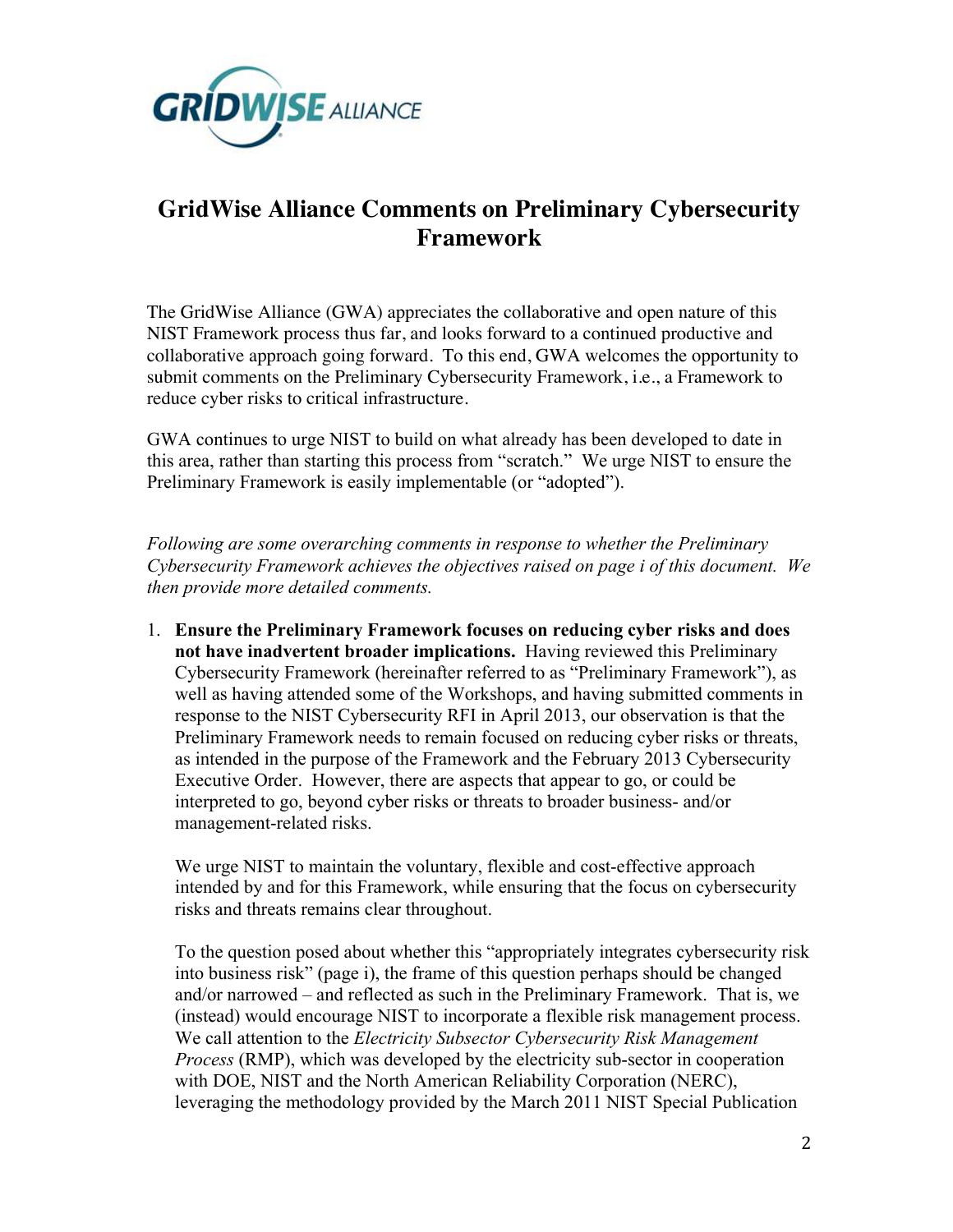

 (SP) 800-39, *Managing Information Security Risk*. The RMP provides a "consistent and repeatable approach to managing cybersecurity across the electricity subsector."<sup>1</sup>

 *than systems and/or assets that are not "essential to critical infrastructure") – and*  We further recommend that the Framework's focus remain on *the systems and assets "essential to critical infrastructure"(rather than broader types of risks and/or rather cyber risks to such systems and assets.* 

We also urge NIST to ensure that the Framework does not inadvertently cause undue harm or burden (e.g., financially) to entities to which this Framework would, or could, apply.

 2. **Ensure the voluntary approach of the Preliminary Framework is retained.** We could be interpreted as mandatory or used in an audit or any type of enforcement want to express our strong view that "adoption" or implementation of the Preliminary Framework should not translate to any process(es) or measure(s) that procedure or action against a given entity.

## **3. Ensure recognition of existing processes, standards, and guidance, as well as differences within and across sectors, and throughout the entire supply chain.**

 recognizes – and avoids duplication of – existing standards and processes, such as We want to reiterate and underscore comments that our organization and others have made previously with respect to ensuring that this Preliminary Framework the mandatory, enforceable, cybersecurity (Critical Infrastructure Protection (CIP)) standards that were developed as a result of requirements established in the Energy Policy Act of 2005 and enforced by NERC, under the jurisdiction of the Federal Energy Regulatory Commission (FERC), and others.

*In terms of more specific comments, we offer the following:* 

## **1. Appendix B should be revised to focus on protecting those privacy and civil liberties associated with critical infrastructure cybersecurity activities.**

 Protecting privacy and civil liberties, of course, is important to our members and, important, in general. However, we are concerned that, Appendix B could be construed to recommend independent privacy protections unrelated to the protection of critical infrastructure, rather than on means to limit the privacy impacts of the Framework.

 1 U.S. Department of Energy, *Electricity Subsector Cybersecurity Risk Management Process*, May 2012, http://energy.gov/oe/downloads/cybersecurity-risk-management-process-rmp-guideline-final-may-2012.